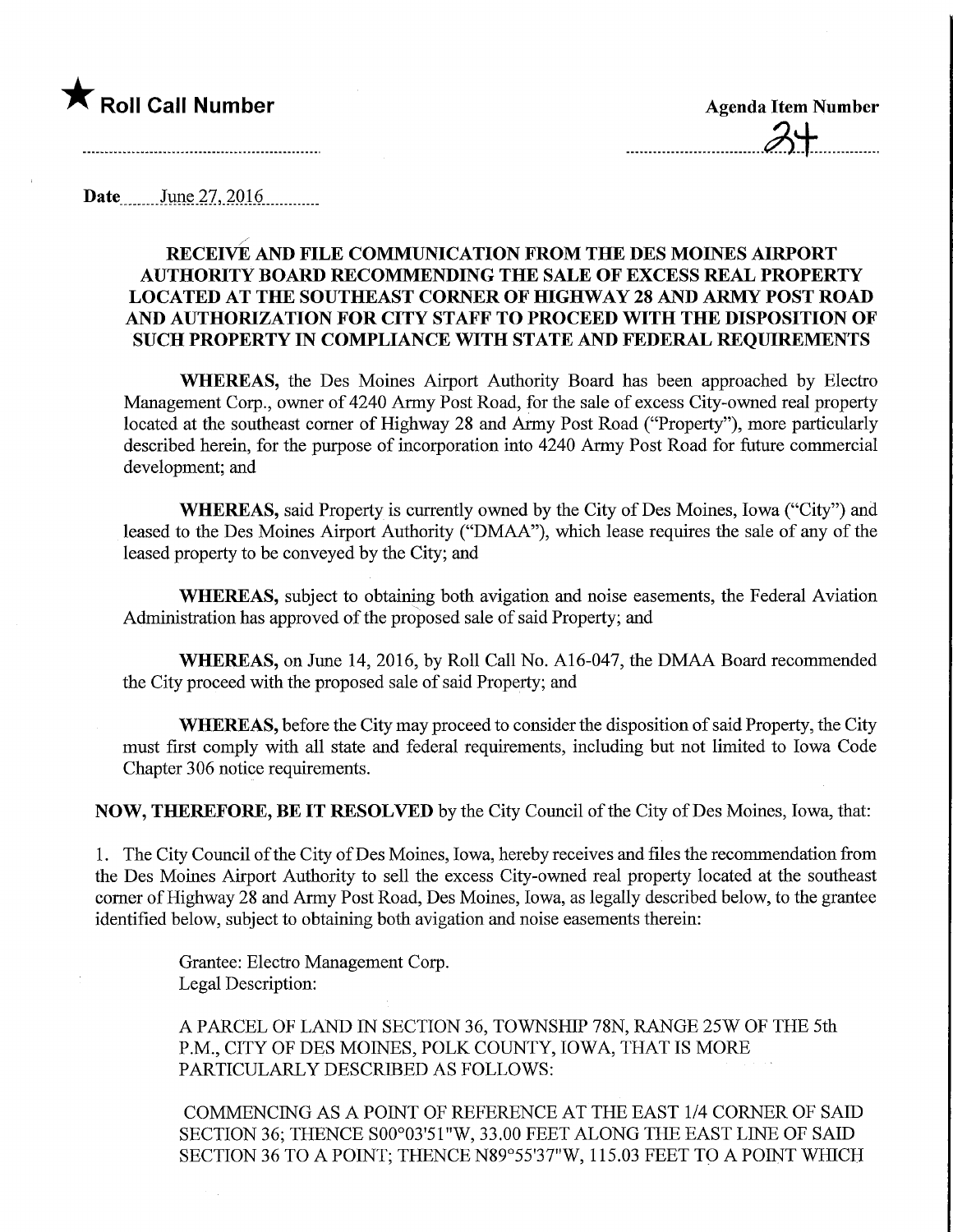

 $-3+$ 

# Date June 27, 2016

IS ON THE WEST RIGHT-OF-WAY LINE OF SW 42nd STREET AND THE SOUTH RIGHT-OF-WAY LINE OF ARMY POST ROAD; THENCE CONTINUING N89°55'37"W, 650.43 FEET ALONG THE SOUTH RIGHT-OF-WAY LINE OF ARMY POST ROAD TO A POINT; THENCE WESTERLY ALONG A CURVE TO THE LEFT HAVING A RADIUS OF 3926.81 FEET AND A CHORD BEARING OF S78°29'41"W, AN ARC LENGTH OF 566.65 FEET ALONG THE SOUTH RIGHT-OF-WAY LINE OF ARMY POST ROAD TO A POINT ON THE EAST LINE OF THE WEST 1/2 OF THE SOUTHEAST 1/4 OF SAID SECTION 36, SAID POINT BEING THE POINT OF BEGINNING; THENCE SOO°18'02"E, 1040.50 FEET ALONG THE EAST LINE OF THE WEST 1/2 OF THE SOUTHEAST 1/4 OF SAID SECTION 36 TO A POINT ON THE NORTH RIGHT-OF-WAY LINE OF IOWA HIGHWAY 5; THENCE N58°47'18"W, 396.90 FEET ALONG THE NORTH RIGHT-OF-WAY LINE OF IOWA HIGHWAY 5 TO A POINT; THENCE N77°47'08"W, 456.41 FEET ALONG THE NORTH RIGHT-OF-WAY LINE OF IOWA HIGHWAY 5 TO A POINT; THENCE S77°33'28"W, 304.49 FEET ALONG THE NORTH RIGHT-OF-WAY LINE OF IOWA HIGHWAY 5 TO A POINT; THENCE S55°41'03"W, 260.09 FEET ALONG THE NORTH RIGHT-OF-WAY LINE OF IOWA HIGHWAY 5 TO A POINT ON THE EAST RIGHT-OF-WAY LINE OF IOWA HIGHWAY 28; THENCE N43°09'13"W, 138.79 FEET ALONG THE EAST RIGHT-OF-WAY LINE OF IOWA HIGHWAY 28 TO A POINT ON THE SOUTH RIGHT-OF-WAY LINE OF ARMY POST ROAD; THENCE N46°50'27"E, 219.51 FEET ALONG THE SOUTH RIGHT-OF-WAY LINE OF ARMY POST ROAD TO A POINT; THENCE N50°22'25"E, 215.34 FEET ALONG THE SOUTH RIGHT-OF-WAY LINE OF ARMY POST ROAD TO A POINT; THENCE N54°17'43"E, 222.83 FEET ALONG THE SOUTH RIGHT-OF-WAY LINE OF ARMY POST ROAD TO A POINT; THENCE N55°49'35"E, 182.49 FEET ALONG THE SOUTH RIGHT-OF-WAY LINE OF ARMY POST ROAD TO A POINT; THENCE N56°58'l 1 "E, 289.51 FEET ALONG THE SOUTH RIGHT-OF-WAY LINE OF ARMY POST ROAD TO A POINT; THENCE EASTERLY ALONG A CURVE TO THE RIGHT HAVING A RADIUS OF 3926.81 FEET AND A CHORD BEARING OF N70°35'40"E, AN ARC LENGTH OF 516.21 FEET ALONG THE SOUTH RIGHT-OF-WAY LINE OF ARMY POST ROAD TO THE POINT OF BEGINNING AN CONTAINING 15.9333 ACRES MORE OF LESS.

2. The City Council of the City of Des Moines, Iowa, hereby authorizes the City's Real Estate Department to proceed with the proposal sale of said excess City-owned real property in accordance with all state and federal requirements, including but not limited to Iowa Code Chapter 306 notice requirements.

3. The Manager of the Real Estate Division is authorized and directed to sign all notices prepared by the City's Legal Department in accordance with all state and federal requirements, including but not limited to Iowa Code Chapter 306.

4. Upon compliance with the above notice requirements. City staff is hereby directed to bring this proposed excess land sale back to City Council for consideration to set the date of hearing for the sale of the Property.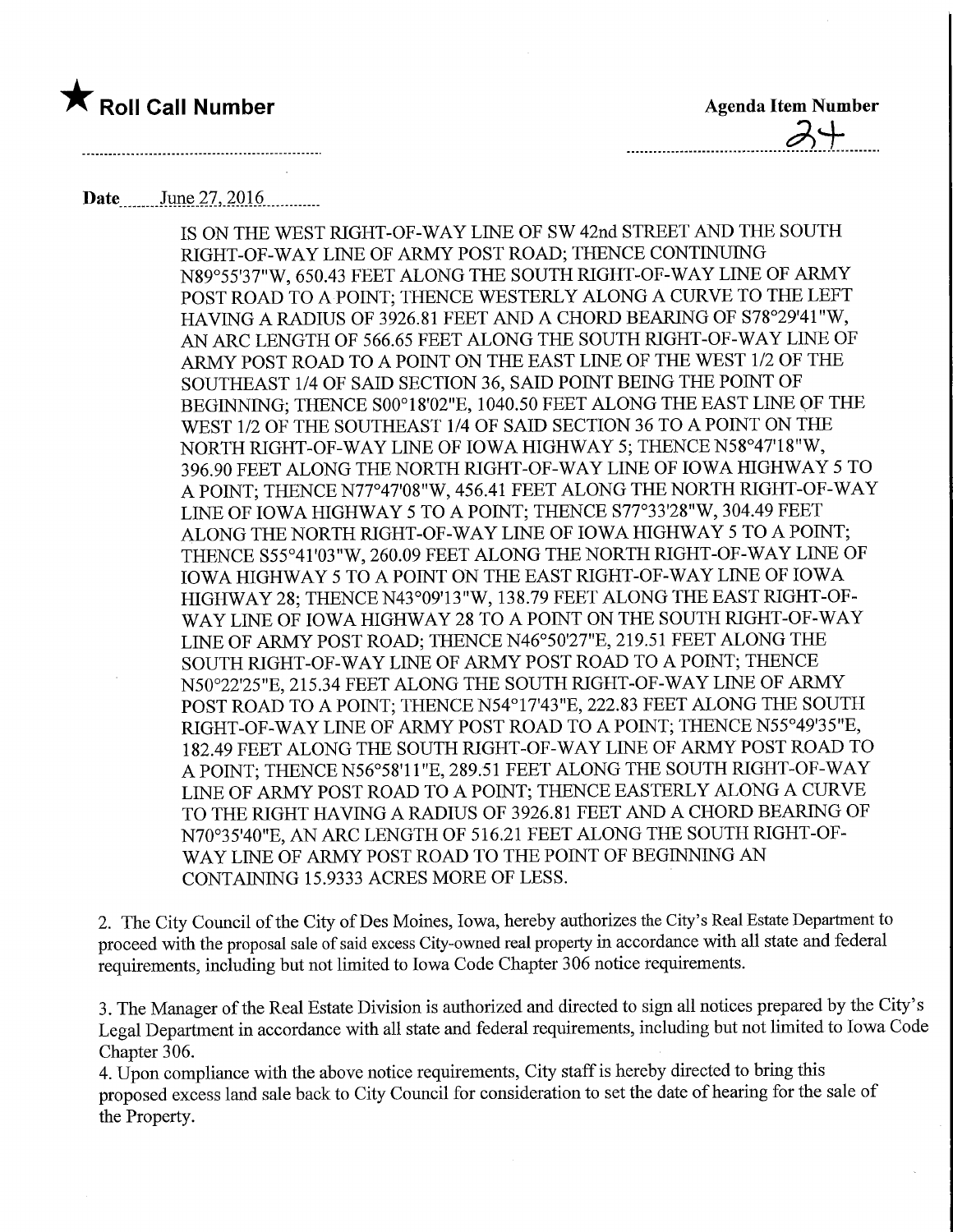

**Agenda Item Number** . . . . . . \_\_\_\_\_\_\_\_\_\_\_**\_\_\_\_\_\_\_\_\_\_**\_\_\_\_\_\_\_

Date June 27, 2016

Approved as to Form:

*Visa* A. Wieland, Assistant City Attorney

| n | ı<br>г |
|---|--------|
|   |        |

| <b>COUNCIL ACTION</b> | <b>YEAS</b> | <b>NAYS</b> | <b>PASS</b> | <b>ABSEN</b> .  | <b>CERTIFICATE</b>                                                                                                                                                                                      |
|-----------------------|-------------|-------------|-------------|-----------------|---------------------------------------------------------------------------------------------------------------------------------------------------------------------------------------------------------|
| <b>COWNIE</b>         |             |             |             |                 |                                                                                                                                                                                                         |
| <b>COLEMAN</b>        |             |             |             |                 | I, DIANE RAUH, City Clerk of said City hereby<br>certify that at a meeting of the City Council of<br>said City of Des Moines, held on the above date,<br>among other proceedings the above was adopted. |
| <b>GATTO</b>          |             |             |             |                 |                                                                                                                                                                                                         |
| <b>GRAY</b>           |             |             |             |                 |                                                                                                                                                                                                         |
| <b>HENSLEY</b>        |             |             |             |                 |                                                                                                                                                                                                         |
| <b>MOORE</b>          |             |             |             |                 | IN WITNESS WHEREOF, I have hereunto set my<br>hand and affixed my seal the day and year first                                                                                                           |
| WESTERGAARD           |             |             |             | above written.  |                                                                                                                                                                                                         |
| <b>TOTAL</b>          |             |             |             |                 |                                                                                                                                                                                                         |
| <b>MOTION CARRIED</b> |             |             |             | <b>APPROVED</b> |                                                                                                                                                                                                         |
|                       |             |             | Mayor       | City Clerk      |                                                                                                                                                                                                         |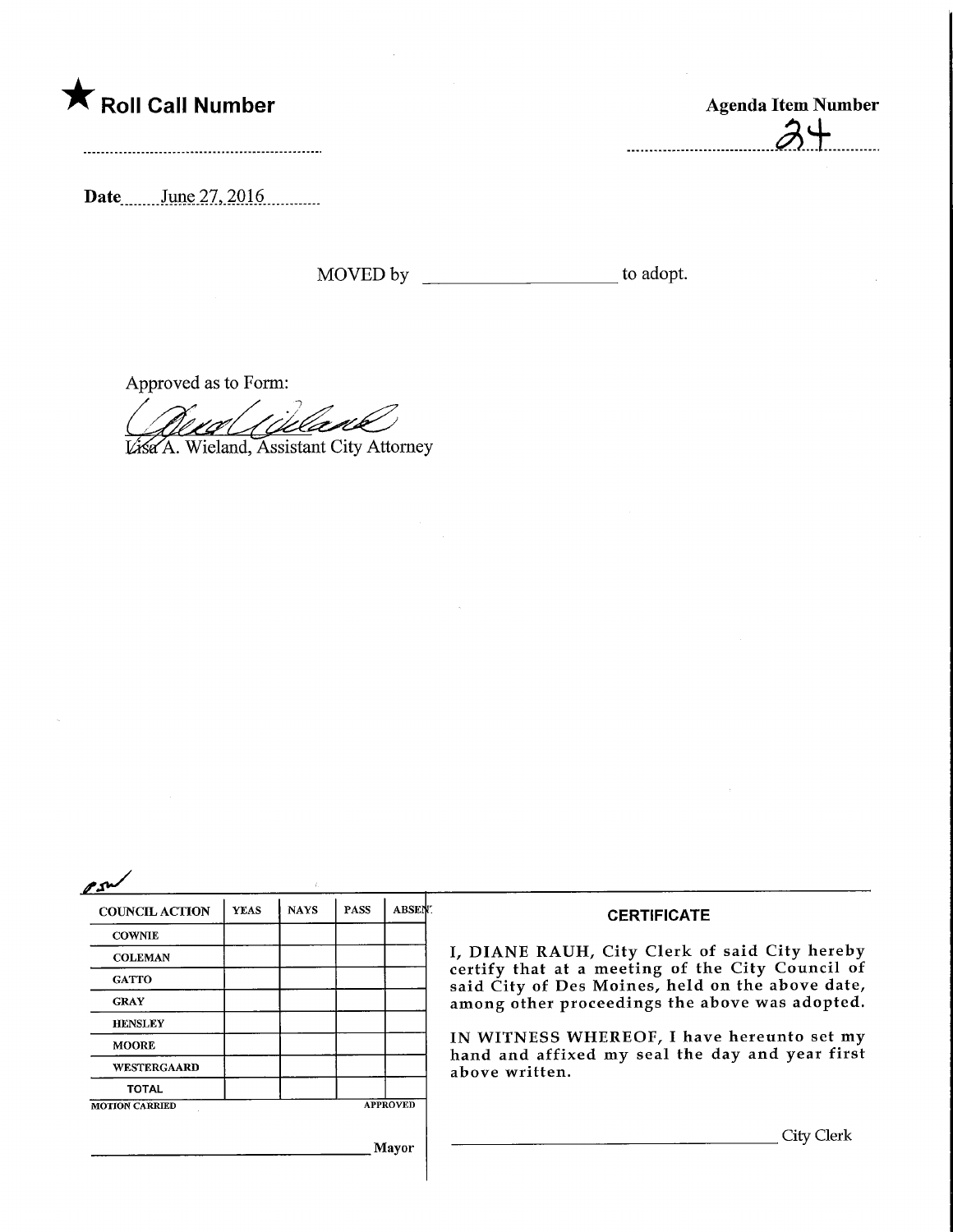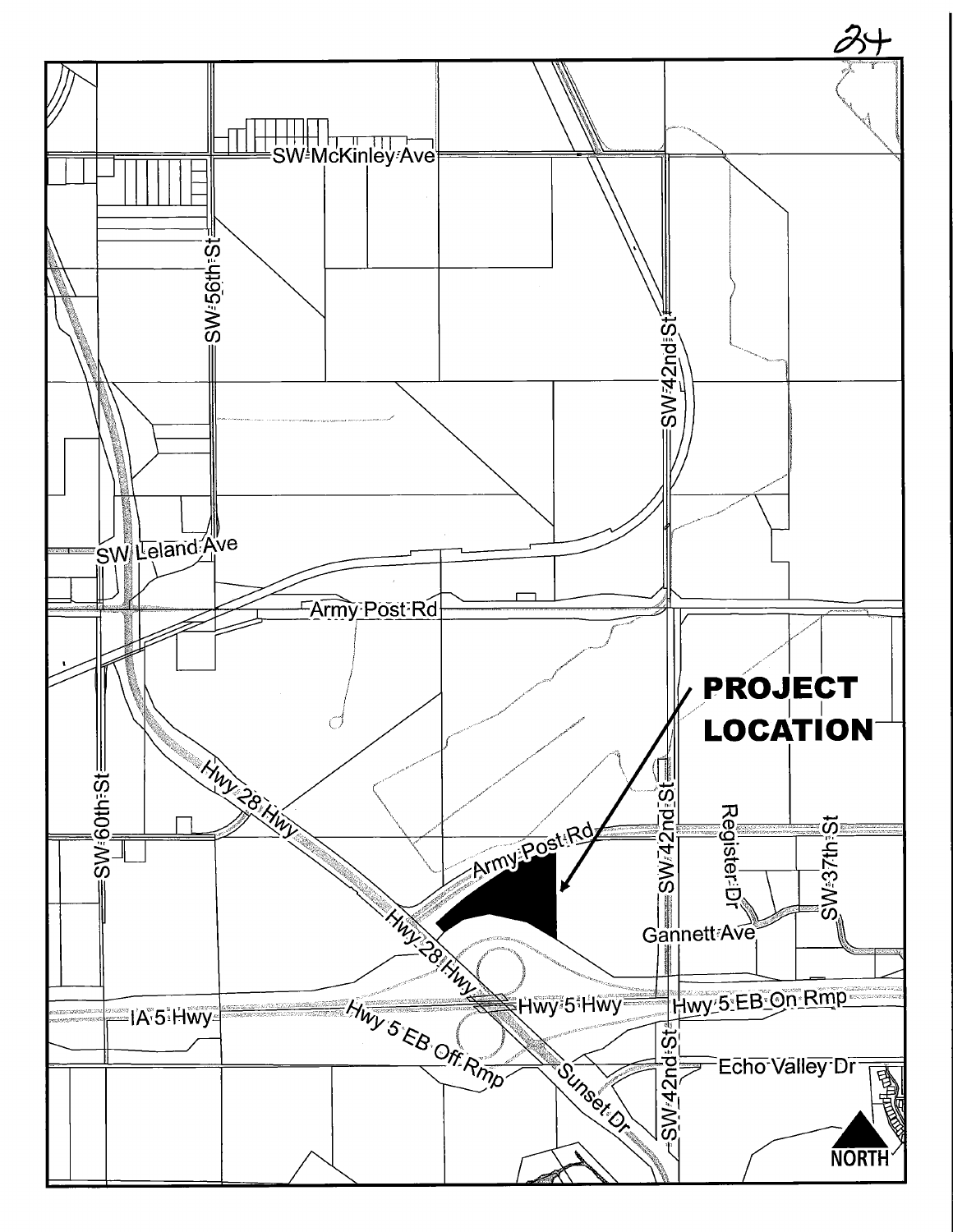# DES MOINES AIRPORT AUTHORITY BOARD SUMMARY MINUTES OF REGULAR MEETING Des Moines International Airport Board Room June 14,2016

el #8

Call to Order and Roll Call: 9:00 a.m. Present: Christensen, Feldmann, Hansell, Levy (Phone) and Ward

#### 1. Al 6-040 Consider Minutes for May 10,2016, Meeting

Ms. Levy moved to approve the Minutes for May 10, 2016, Meeting. Ms. Ward seconded. Motion Carried: 5-0-0-0 Yeas: Christensen, Feldmann, Hansell, Levy and Ward Nays: 0 Abstained: 0

#### 2. A16-041 Consider Purchase of Cisco 6807 Network Switches. (Bryan)

Staff proposes the purchase and installation of two (2) Cisco 6807 network switches. These are the core switches in the Airport's IT network. The existing switches are becoming outdated, and the Airport is in the process of upgrading the network to allow it to stand on its own (separated from City of Des Moines) if required in the future. These units will allow for the transition of our core network upgrade in an efficient manner.

Staff recommendation: Approve the purchase of two (2) Cisco 6807 network switches in the amount of \$131,134.44 from Pomeroy.

Ms. Ward moved to approve the purchase of two (2) Cisco 6807 network switches in the amount of \$131,134.44 from Pomeroy. Mr. Christensen seconded. Motion Carried: 5-0-0-0 Yeas: Christensen, Feldmann, Hansell, Levy and Ward Nays: 0 Abstained: 0 Absent: 0

## 3. Al 6-042 Consider Change Order No. 2 for 2016 Airport Roofing Projects with T&K Roofing & Sheet Metal, Inc. (Bryan)

At the March 8, 2016, meeting Airport Board approved a contract with T&K per item A16-013. The original contract called out for the coating of the A Concourse along with the "Y" roofing system. Per the original bid documents, bid alternate No. 1 included the costs of coating the C Concourse. This was not approved in the agreement as it would have exceeded the budget. T&K has agreed to honor the bid price of alternate No. 1 with the work to be completed in 2017, allowing time to include it in next year's budget.

Staff recommendation: Approve change order no. 2 with T&K Roofing & Sheet Metal, Inc. in the amount of \$83,392.00.

Mr. Christensen moved to approve the change order no. 2 with T&K Roofing & Sheet Metal, Inc. in the amount of \$83,392. Mr. Feldmann seconded. Motion Carried: 5-0-0-0 Yeas: Christensen, Feldmann, Hansell, Levy and Ward Nays: 0 Abstained: 0 Absent: 0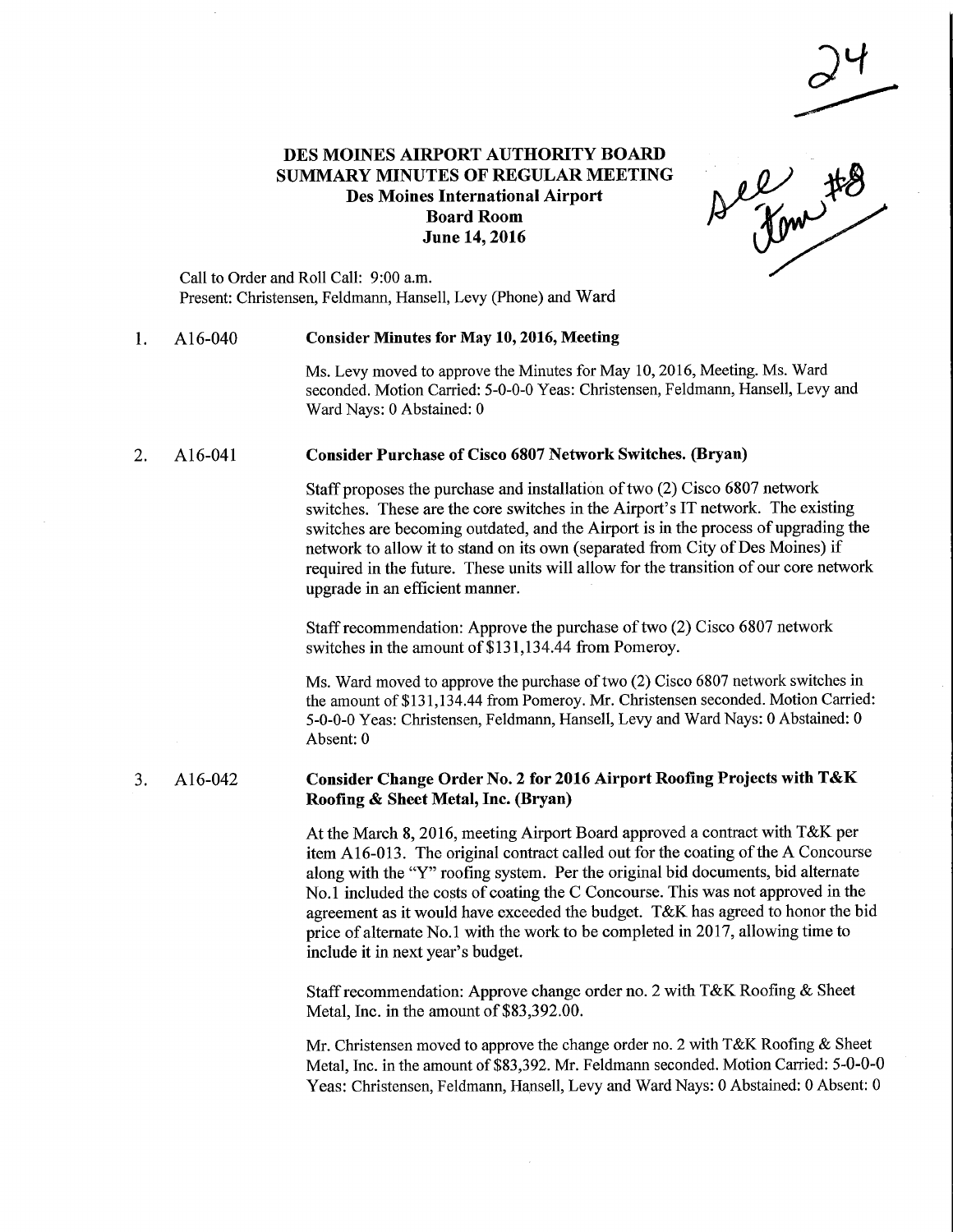#### 4. Al 6-043 **Consider Agreement with CNN Airport Network (Brian)**

Staff has negotiated an agreement with CNN Airport Network for programming to be shown in the hold rooms. CNN Airport Network's programming includes weather, sports, business news and television shows which are all pre-packaged and delivered to our screens through an internet feed. As part of this agreement, CNN Airport Network will install new display screens in the hold rooms and make minor wiring upgrades.

Staff Recommendation: Approve agreement with CNN Airport Network and authorize the Executive Director to sign the agreement.

Ms. Ward moved to approve the agreement with CNN Airport Network and authorize the Executive Director to sign the agreement. Mr. Feldmann seconded. Motion Carried: 5-0-0-0 Yeas: Christensen, Feldmann, Hansell, Levy and Ward Nays: 0 Abstained: 0 Absent: 0

# 5. Al 6-044 Consider Contract for the Concourse C3 & C4 Stairwell Stabilization with Lang Construction Group. (Bryan)

The Authority issued a Request for Quote (RFQ) to select a contractor to provide a solution to stabilize the stairwells at both the C3  $\&$  C4 gates on Concourse. The Authority worked with a structural engineer from FEH Design to produce documents to detail the corrective measures required. On May 3, the Airport requested quotes from five firms, with only three submitting quotes. These firms were Breiholz Construction, Lang Construction Group and Hansen Company Inc. The lowest, responsible quote provided was from Lang Construction Group in the amount of \$63,065.00.

Staff Recommendation: Approve the contract with Lang Construction Group in the amount of \$63,065.00, and authorize the Director of Engineering and Planning to accept and close out these projects when completed in accordance with the contract documents.

Mr. Feldmann moved to approve the contract with Lang Construction Group in the amount of \$63, 065.00, and authorize the Director of Engineering and Planning to accept and close out these project when completed in accordance with the contract documents. Mr. Christensen seconded. Motion Carried: 5-0-0-0 Yeas: Christensen, Feldmann, Hansell, Levy and Ward Nays: 0 Abstained: 0 Absent: 0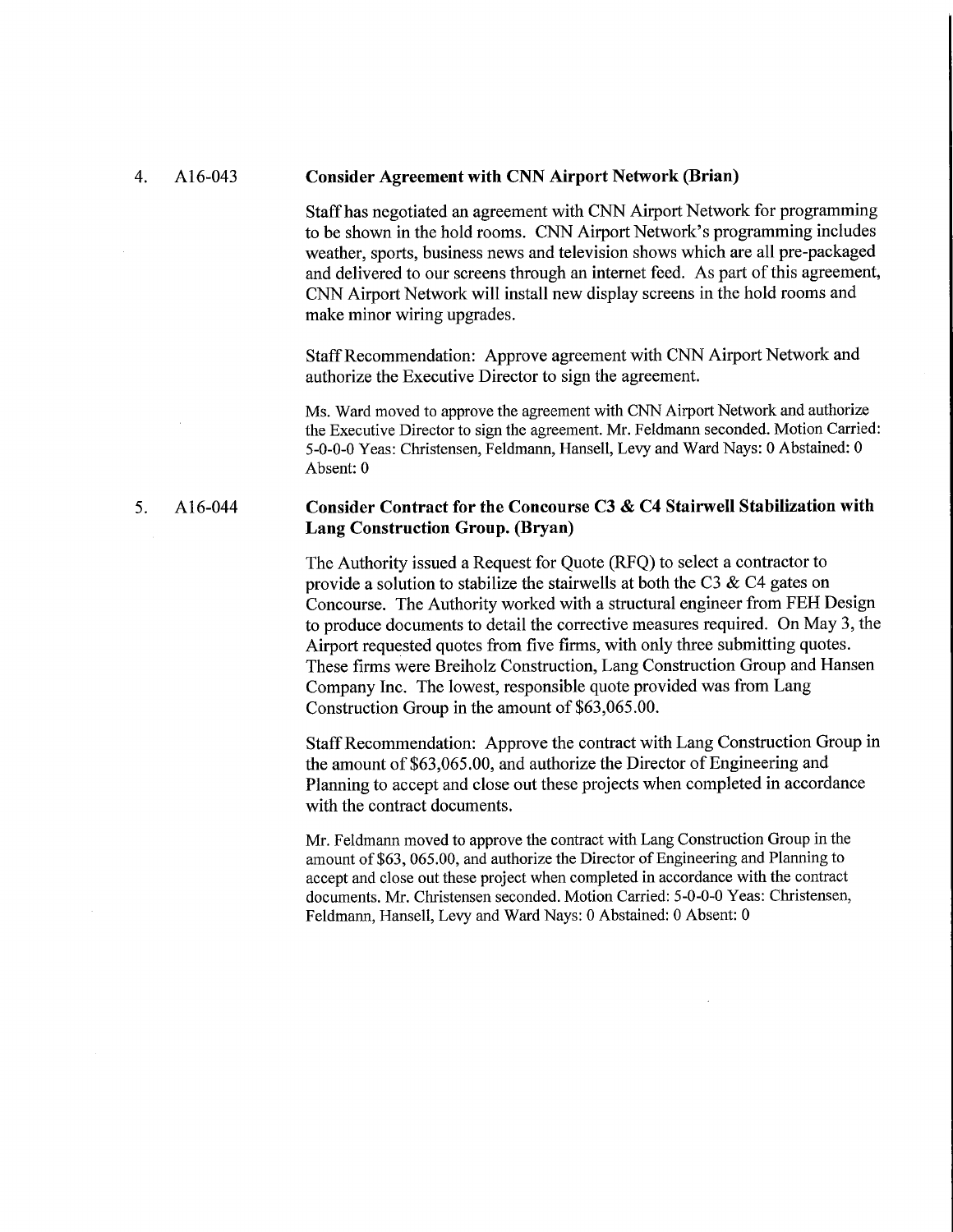# 6. Al 6-045 Consider Contract for the Baggage Handling System Plow Conversion with Logan Teleflex. (Bryan)

The Authority originally went out to competitive bid on the project April 1, 2016. Only one bid was received for the project. On May 10, 2016, the Authority Board rejected all bids associated with the Baggage Handling System Plow Conversion, item A 16-031. Since the estimated total cost of the project was less than the \$135,000 competitive bid threshold of the Iowa Code, on May 16, 2016, Authority Staff requested competitive quotations for the project from Logan Teleflex and Beumer Glidepath. The Airport received one quote from Logan Teleflex in the amount of \$105,288.00.

Staff Recommendation: Approve the contract with Logan Teleflex in the amount of \$105,288.00, and authorize the Director of Engineering and Planning to accept and close out this project when completed in accordance with the contract documents.

This item was removed from the Agenda.

# 7. Al 6-046 Consider Purchase of Security Equipment for Elliott Hangar, Building 65, with Security Equipment Inc. (Bryan)

Elliott Aviation is currently in the middle of building a new hangar, building No. 65, within their leasehold. As part of design agreement, both an access control (ACS) and video surveillance systems (VSS) were required to be installed. Airport will procure and install both so that it will tie into our existing systems. Staff obtained a sole source proposal from the current vendor that installed both systems and maintains them currently. Security Equipment Inc. Coordination efforts are already underway to allow for the installation. Once completed, Elliott Aviation will reimburse the Authority for the equipment and installation.

Staff recommendation: Approve the purchase of access control and video surveillance systems equipment in the amount of \$42,964.00 from Security Equipment Inc.

Ms. Ward moved to approve the purchase of access control and video surveillance systems equipment in the amount of \$42,964.00 from Security Equipment Inc. Mr. Feldmann seconded. Motion Carried: 5-0-0-0 Yeas: Christensen, Feldmann, Hansell, Levy and Ward Nays: 0 Abstained: 0 Absent: 0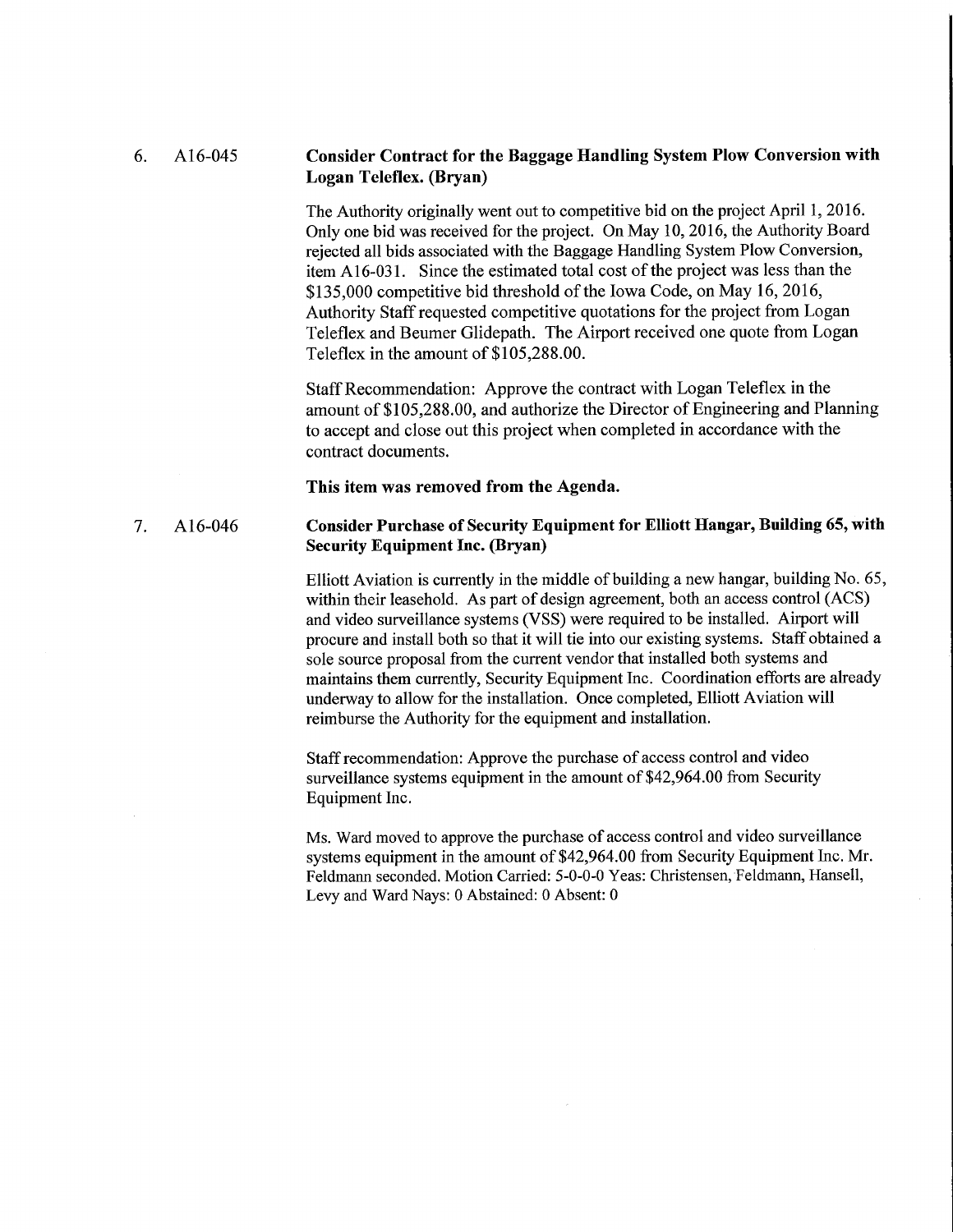# 8. Al 6-047 Consider a Temporary/Right of Entry and a Form of Purchase and Sale Contract with Electro Management Corporation (Bryan)

Electro Management Corporation is currently developing the parcel of property it owns located at 4240 Army Post Road. They have expressed an interest in leasing or purchasing the contiguous parcel located to the West, currently owned by City of Des Moines and under Airport Authority control. After discussions between Electro Management Corporation, Federal Aviation Administration (FAA), City of Des Moines and Airport Authority staff, the sale of this property is being proposed. FAA has approved the sale of the property, contingent with both Avigation and Noise easements being obtained.

Staff recommendation:

- A. Approve a temporary/right of entry to allow Electro Management Corporation to start work on the parcel owned by the City in conjunction with their work already taking place.
- B. Approve the form of purchase and sale contract for the parcel, including avigation easement.
- C. Recommend to the City of Des Moines to proceed with the sell.

Ms. Ward moved to approve:

- A. Approve a temporary/right of entry to allow Electro Management Corporation to start work on the parcel owned by the City in conjunction with their work already taking place.
- B. Approve the form of purchase and sale contract for the parcel, including avigation easement.
- C. Recommend to the City of Des Moines to proceed with the sell.

Mr. Christensen seconded. Motion Carried: 5-0-0-0 Yeas: Christensen, Feldmann, Hansell, Levy and Ward Nays: 0 Abstained: 0 Absent: 0

# 9. Al 6-048 Consider Management Request for Proposals for Food and Beverage Services (Brian)

In May, 2016, the Board was briefed on a request for proposal (RFP) which would allow for a Food and Beverage (F&B) management agreement when the current F&B agreement terminates. This RFP would change the operational relationship the Authority has shared with the F&B provider for the past 20 years. Additional research has been conducted and the RFP is ready to be issued.

Staff recommendation: Approve the RFP that will potentially result in a Food and Beverage Management Agreement.